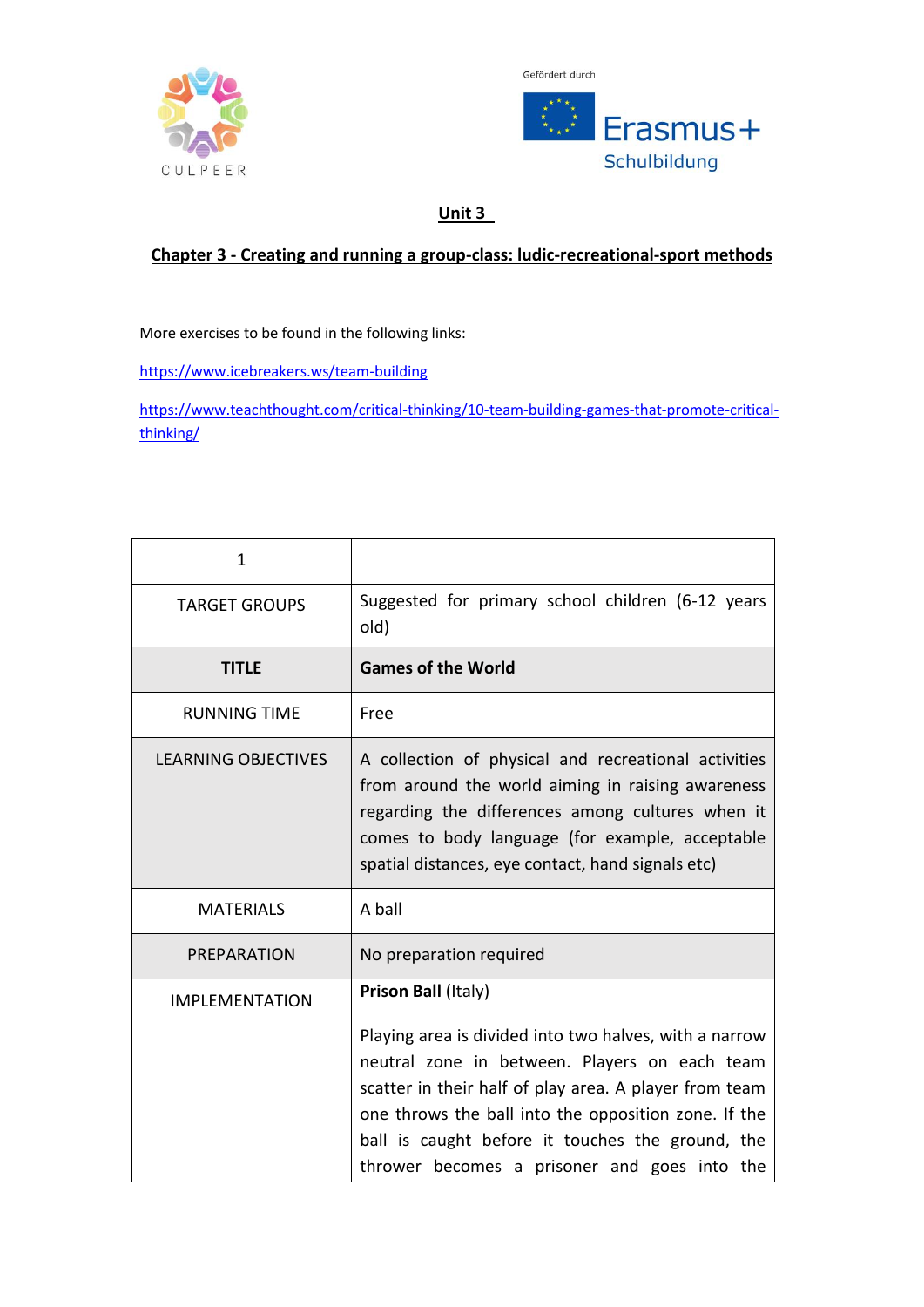





|                                        | opposite zone, where he/she tries to catch a ball<br>thrown back by team members in order to be freed.<br>If it is intercepted the thrower becomes a prisoner.<br>The objective is to see what team can get the most<br>prisoners. If the ball is thrown out of bounds the<br>throw is repeated. Three consecutive out-of-bounds<br>throws imprisons the thrower. |
|----------------------------------------|-------------------------------------------------------------------------------------------------------------------------------------------------------------------------------------------------------------------------------------------------------------------------------------------------------------------------------------------------------------------|
| <b>ROLE OF THE TEACHER</b>             | The teacher explains the activities and gives the<br>instructions, as stated in the manual.<br>Activity retrieved from "Cultural Awareness: The<br>Resource Manual for Sport Leaders" (page 96)<br>www.sasksport.sk.ca/cis/pdf/cultural awareness.pdf                                                                                                             |
| POSSIBLE RISKS & HOW<br>TO HANDLE THEM | No specific risks are envisaged.                                                                                                                                                                                                                                                                                                                                  |
| <b>FEEDBACK TOOL</b>                   | <b>Questions</b><br>- What did you enjoy most during this process?<br>- What was surprising for you?<br>- What did you discover?                                                                                                                                                                                                                                  |

| <b>TARGET GROUPS</b>       | Suggested for secondary school education students<br>(Ages 12-15)                                                 |
|----------------------------|-------------------------------------------------------------------------------------------------------------------|
| <b>TITLE</b>               | Introduction to the UN Declaration of Human Rights                                                                |
| <b>RUNNING TIME</b>        | Depends on the teacher.                                                                                           |
| <b>LEARNING OBJECTIVES</b> | This activity aims at using drawing as a tool to introduce<br>students to the notions of respect of plurality and |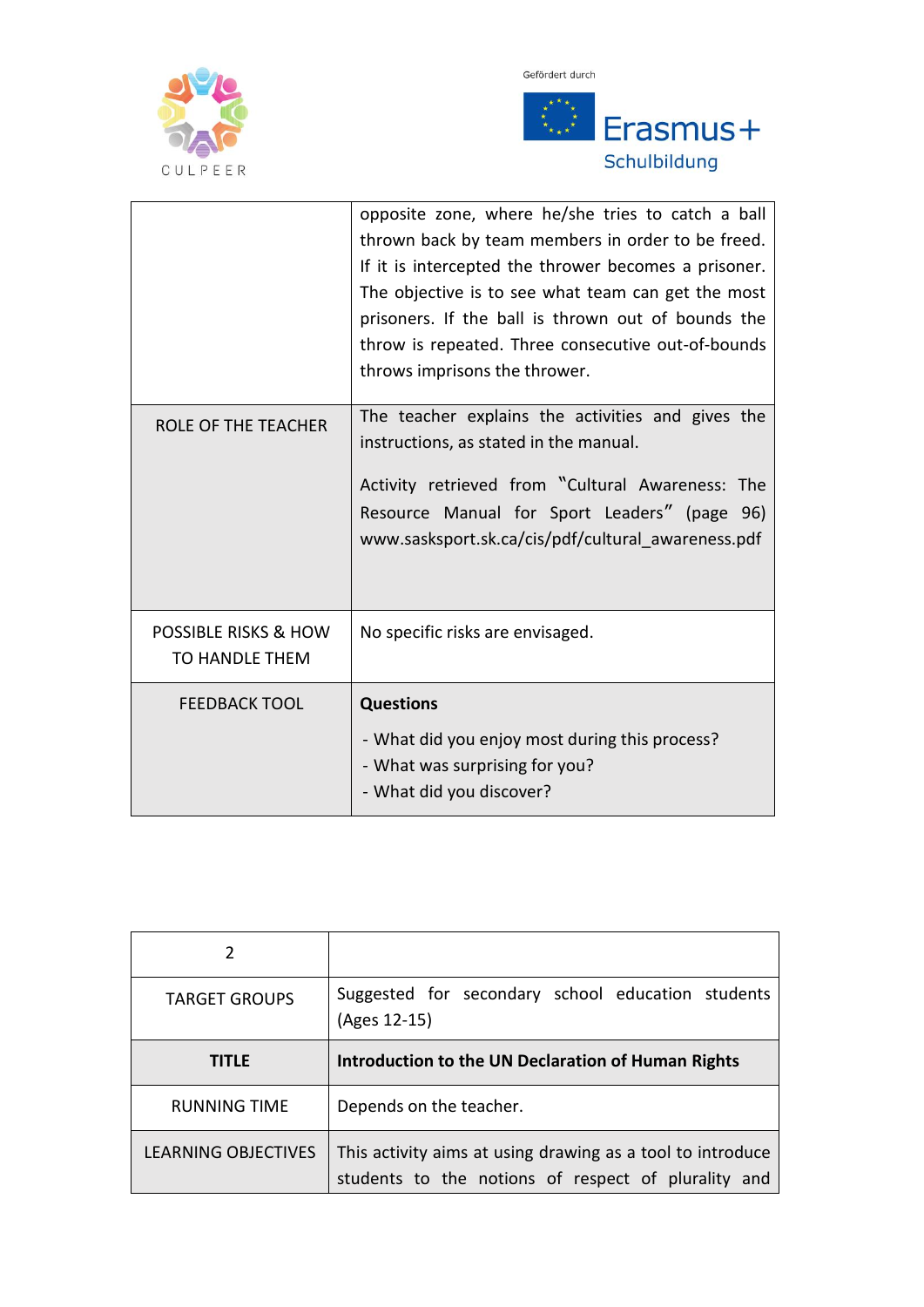

Gefördert durch



|                       | diversity, as students:                                                                                                                                                                                                                                                                                                                                                                                                                                                                                                                                                                                                                                                                                                               |
|-----------------------|---------------------------------------------------------------------------------------------------------------------------------------------------------------------------------------------------------------------------------------------------------------------------------------------------------------------------------------------------------------------------------------------------------------------------------------------------------------------------------------------------------------------------------------------------------------------------------------------------------------------------------------------------------------------------------------------------------------------------------------|
|                       | .Get familiar with the UN Declaration of Universal<br>Human Rights<br>• Understand the value of diversity<br>• Engage in a constructive dialogue                                                                                                                                                                                                                                                                                                                                                                                                                                                                                                                                                                                      |
|                       | Poster paper, markers, blue tack, Copies of a summary of                                                                                                                                                                                                                                                                                                                                                                                                                                                                                                                                                                                                                                                                              |
| <b>MATERIALS</b>      | the Convention on the Rights of the Child or of the UN<br>Declaration of Universal Human Rights.                                                                                                                                                                                                                                                                                                                                                                                                                                                                                                                                                                                                                                      |
| PREPARATION           | The teacher splits the classroom students into small<br>groups of 4-6. Rehearse how students will seat while<br>working in groups.                                                                                                                                                                                                                                                                                                                                                                                                                                                                                                                                                                                                    |
| <b>IMPLEMENTATION</b> | The steps of implementation are:                                                                                                                                                                                                                                                                                                                                                                                                                                                                                                                                                                                                                                                                                                      |
|                       | 1. Teacher says the story of Eleanor Roosevelt<br>2. Divide the class into groups of four or five.<br>3. Ask them to nominate a chairperson and a reporter.<br>4. Give each group a sheet of paper and a marker. Ask<br>each group to imagine that they have been given the<br>task of drawing up a charter of rights. Ask them to list<br>out the rights that they would include.<br>5. Display each charter and give the groups time to<br>circulate and view all the other charters.<br>6. Discuss the charters.<br>7. Give each group a copy of the summary of either the<br>Convention or of the Declaration and ask them to<br>compare them with the rights they had listed and<br>those in the Convention and the Declaration. |
| ROLE OF THE TEACHER   | The teacher has to prepare well and be familiar with the<br>UN Declaration of Human Rights.<br>The teacher can prepare for this activity by finding more<br>details in the attachment (Intercultural pdf, page 65-66)<br>or find activity as retrieved from url:                                                                                                                                                                                                                                                                                                                                                                                                                                                                      |
|                       | www.ncca.ie/uploadedfiles/Publications/Intercultural.pd                                                                                                                                                                                                                                                                                                                                                                                                                                                                                                                                                                                                                                                                               |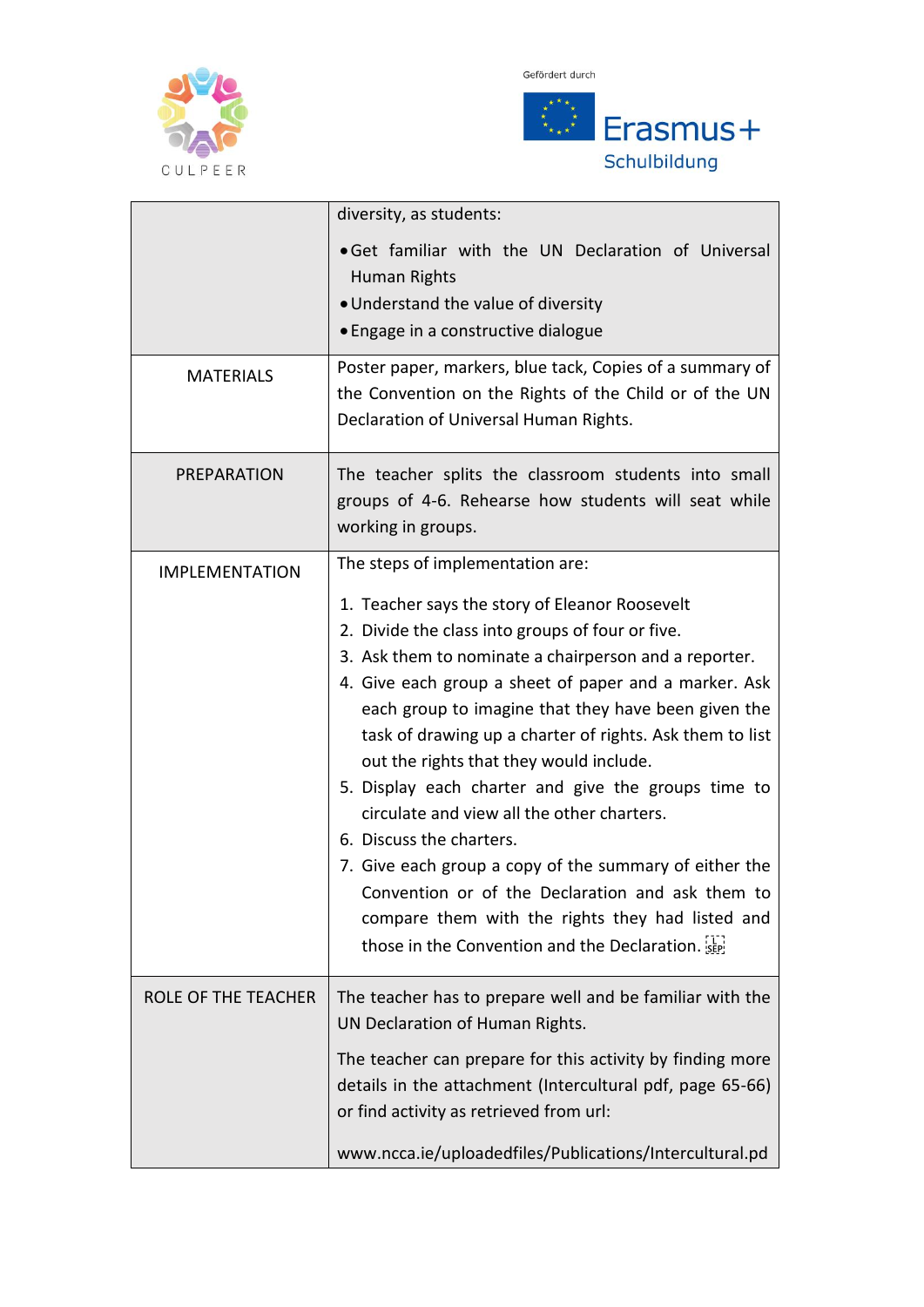





| <b>POSSIBLE RISKS &amp; HOW</b><br>TO HANDLE THEM | No specific risks are envisaged.                                                                                                                                           |
|---------------------------------------------------|----------------------------------------------------------------------------------------------------------------------------------------------------------------------------|
| <b>FEEDBACK TOOL</b>                              | <b>Questions</b>                                                                                                                                                           |
|                                                   | • Were there any they were surprised to see in the<br>Convention and the Declaration?<br>Did they feel something was missing?<br>How can they account for the differences? |

| 3                    |                                                           |
|----------------------|-----------------------------------------------------------|
| <b>TARGET GROUPS</b> | Appropriate for all types of target groups. Suitable for  |
|                      | teenage students.                                         |
| <b>TITLE</b>         | Theatre for key competences development                   |
| <b>RUNNING TIME</b>  | Creating a charater - needs about 30 minutes              |
|                      | Creating a story $-$ needs about 30 minutes               |
|                      | Enactment Of a story and sharing $-$ needs about 50-60    |
|                      | minutes                                                   |
| LEARNING OBJECTIVES  | "Creating a character" develops concentration, attention  |
|                      | and the ability to walk in the other person's shoes. It   |
|                      | develops basic stage skills and gives first steps toward  |
|                      | entering a character and diving into a certain personage. |
|                      | It also develops empathy, the ability to understand       |
|                      | someone who is different from you, with different visions |
|                      | for life and world, with different beliefs. This exercise |
|                      | requires spontaneity, creativity and improvisation $-$ it |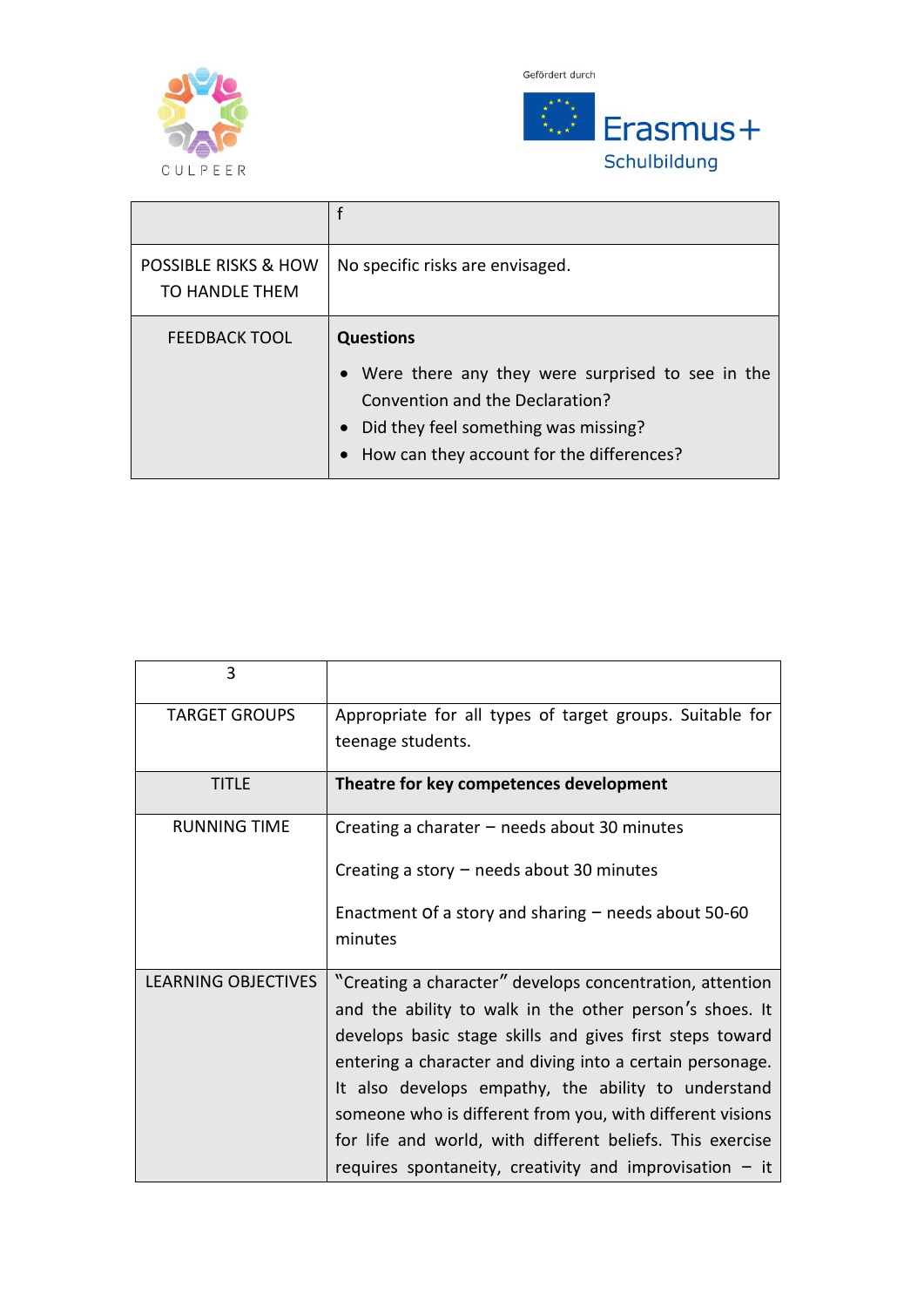





therefore supports the development of such skills.

"Creating a story" develops skills connected with imagination, concentration, attention, collaborative work, team work. Developing story telling skills and creating stories. Developing a sense, atmosphere for the story and then logical development of the story line, which is either fiction or coming from everyday-life experiences. Developing tolerance towards the ideas of the others and skills for following one's own impulses, taking the group desires into consideration.

"Enactment Of a story and sharing" aims at presenting important acting techniques, stage behavior, conducting a task, partnership, concentration. This exercise helps the participants to recognize themselves on the stage, to see their omissions and character specifics. It is also a partnership fostering exercise, creating abilities to communicate on stage through a personage, improvising. It develops creativity, confidence, spontaneity, stage talk, placement on the stage, development of a stage story, passing through a complete theatrical process.

Within the CULPEER context these exercises can be used for attaining the following key competences:

*Communicating in a mother tongue*: searching for and reading materials about drama will broaden the active vocabulary.

*Communicating in a foreign language*: reading materials and watching videos in your mother tongue or in a foreign language for example and then working in a multi lingual team in a foreign language would improve paraphrasing, interpreting or translating skills.

*Learning to learn*: ability to pursue and persist in learning, to organize one's learning, including through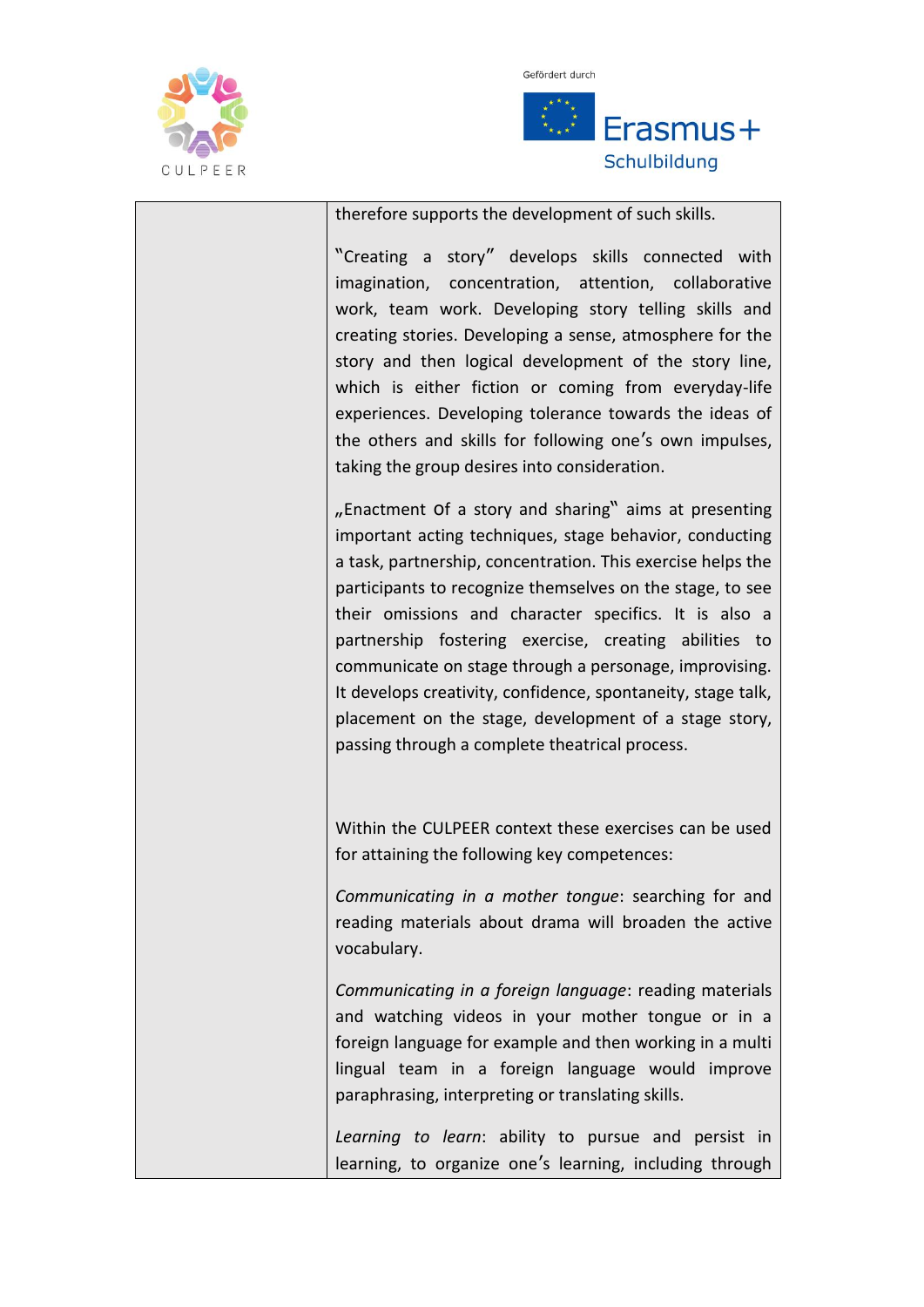





effective management of time and information, both individually (for finding relevant information) and in groups (working things out in the team and preparing the group presentation  $-$  play - to show to the rest of the class). The cultural information creates motivation to the involved foreign students to learn and to lead teams. The ability to explain a certain piece of information/phenomenon to the others also builds confidence.

*Social and civic competences*: whenever the topic on the table is related to social and political concepts and structures and a commitment to active and democratic participation, theatre can be particularly effective for building and activating this type of competence, especially in the domain of improving one's interpersonal and intercultural competences, equipping individuals to participate in an effective and constructive way in social and working life, as well as solve conflicts where necessary. Improvisation is usually humorous, which makes it particularly useful for neutralizing negative attitudes. It helps people uplift their awareness about their inner feelings and share their uniqueness in a safe environment. Improvisation intends for people to relax and feel comfortable within a community, working together, because in improvisation there are no wrong moves or decisions.

*Sense of initiative and entrepreneurship*: theatre has ethical values at its base and unlocks the ability to turn ideas into action and to seize opportunities. Lack of initiative and entrepreneurship is sometimes due to lack of self-confidence, which improvisation can easily neutralize – being accepted and embraced by the group, knowing that the aims of the others are to make you feel and look better, increases self-confidence; so does the chance to present yourself and be heard; the achievements of the group as a whole certainly increases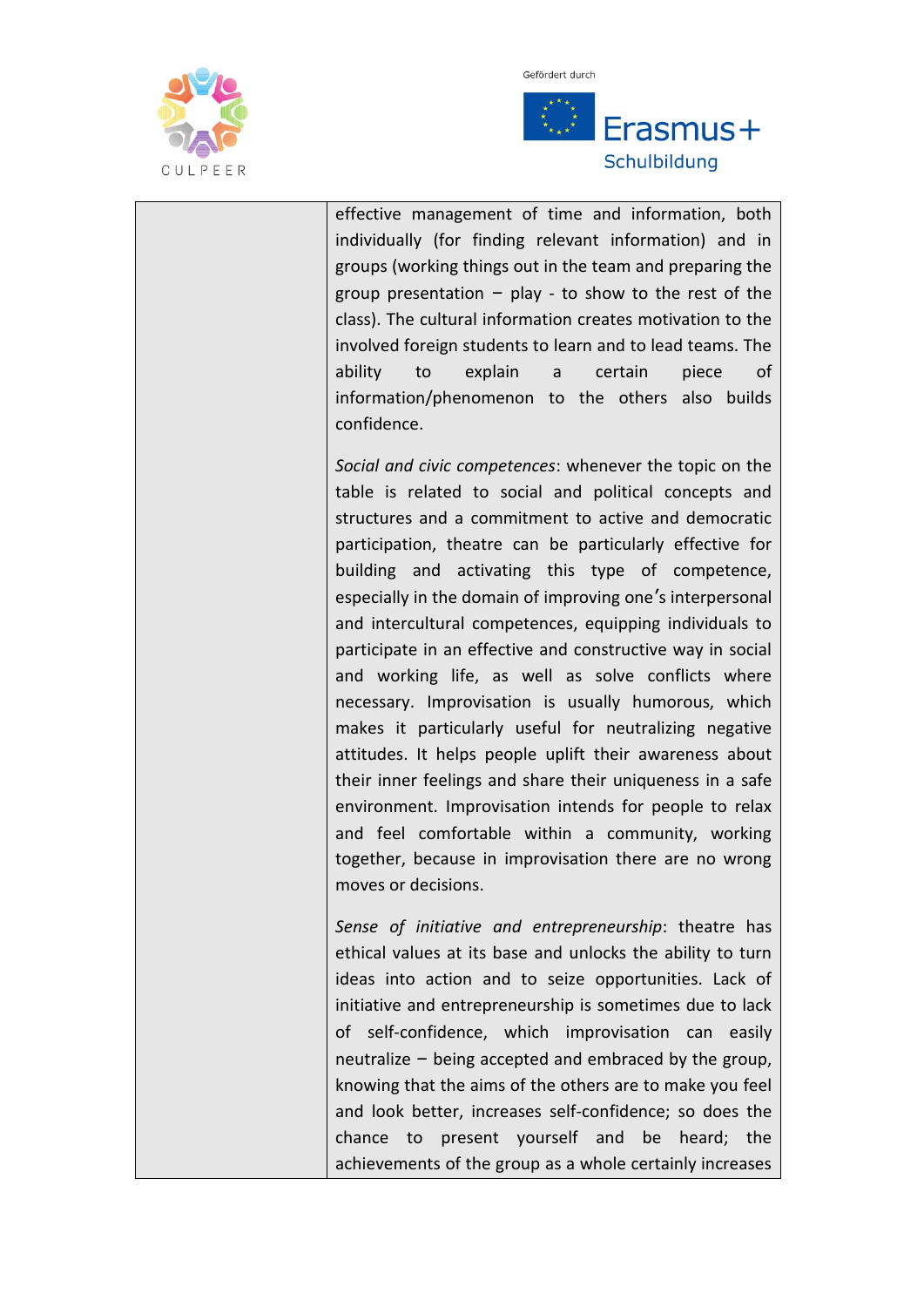

÷.





| the self-confidence of its members.                                                                                                                                                                                                                                                                                                                                                                                                                                                                                                                                                                                                                                                                                                                                                                                                                                                                                                                                                                                        |
|----------------------------------------------------------------------------------------------------------------------------------------------------------------------------------------------------------------------------------------------------------------------------------------------------------------------------------------------------------------------------------------------------------------------------------------------------------------------------------------------------------------------------------------------------------------------------------------------------------------------------------------------------------------------------------------------------------------------------------------------------------------------------------------------------------------------------------------------------------------------------------------------------------------------------------------------------------------------------------------------------------------------------|
| Cultural awareness and expression: cultural awareness<br>and expression starts from being aware and able to<br>express your own culture. Researching the cultural<br>background and predispositions, which have influenced a<br>certain discovery, finding, etc. will develop the ability to<br>appreciate the creative importance of ideas, experiences<br>and emotions as well as to practice culture while<br>presenting the scientific information.                                                                                                                                                                                                                                                                                                                                                                                                                                                                                                                                                                    |
| Chairs, shawls, pillows, other useful materials, which can<br>be used for the playing.                                                                                                                                                                                                                                                                                                                                                                                                                                                                                                                                                                                                                                                                                                                                                                                                                                                                                                                                     |
| The teacher should prepare a couple of leading students,<br>interested in theatre, how to organize the work $-$ brief<br>but at the same time detailed guidelines about the<br>activity should be provided by the teacher to the<br>students. The teacher would have to monitor the<br>theatrical process afterwards.                                                                                                                                                                                                                                                                                                                                                                                                                                                                                                                                                                                                                                                                                                      |
| Starting from "creating a character"<br>This exercise can be used independently or before<br>playing out a story, created by the participants (see also<br>"Playing a story" and "Creating a story"). The process can<br>develop in two ways $-$ first is created the story and then<br>the personages or first are created the personages and<br>then the story. It is possible that after initial creation of<br>the personages, the participants are left to improvise in<br>couples or small groups (not more than 4) and allow<br>them to create the story in the process of improvisation.<br>The facilitator/s encourages each participant to create<br>his/her own personage, which will be played today. (It<br>can be a character from a story, elaborated by the entire<br>group). The facilitator/s supports each participant in<br>shaping up what kind of person his/her character is, what<br>is his/her occupation, his/her nature, how he or she<br>speaks, etc. when all participants are ready with the |
|                                                                                                                                                                                                                                                                                                                                                                                                                                                                                                                                                                                                                                                                                                                                                                                                                                                                                                                                                                                                                            |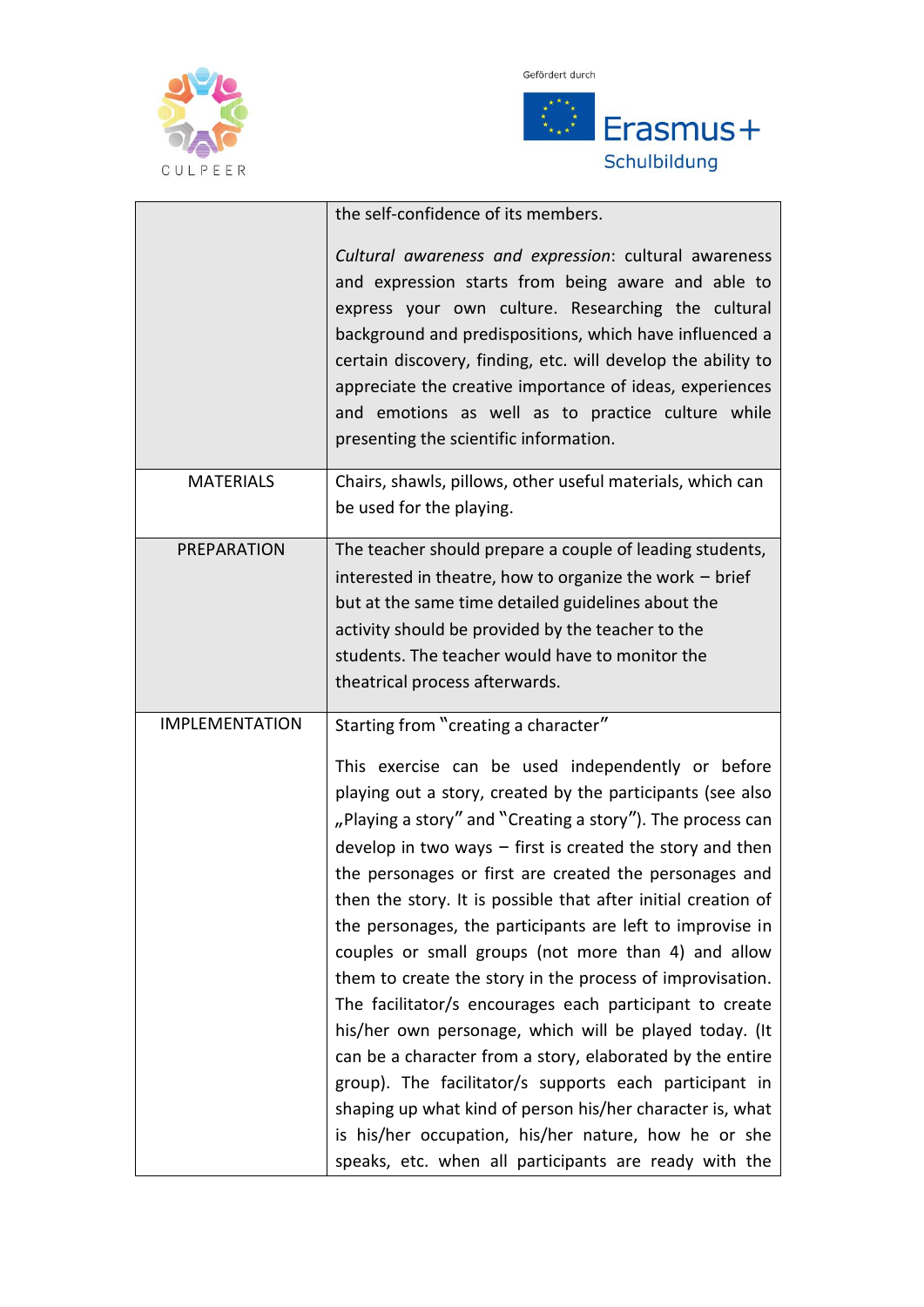





basics, the facilitator says "Now, after you stand up, you are no more yourselves! You are the character you chose to be. Walk like him/her, think like him/her, consider the world through his/her perspective". The participants start moving as their personages. The facilitator can speak, encourage the participants to be brave in their attempts, to require concentration, to stop them from communicating among each other before this is allowed. After that the facilitator tells everyone to stop in their places. The facilitator places a hand on each participant's shoulder and interviews his/her personage – asking questions in order to know him/her better. The participant responds from the perspective of his/her personage, using his/her voice, manner, gesticulation, character. This is repeated for all participants. In the end each participants knows his/her personage really well, he/she feels more comfortable and ready to enter the stage and interact with the others, to improvise.

Continuing with "Creating a story"

Up to 15 participants in one group. When there are more participants, the facilitator separates them in two or more groups and leaves them to make up their stories on their own, without doing more than just facilitating the process. Groups with more than 10 participants need an extra facilitator. All sit in a circle, the facilitator tells them that they are about to create a story, which should afterwards be played out. The first question, which the facilitator asks is "Where is the story taking place?" He or she explains that there are no limits concerning the location and setting. For example  $-$  on Mars, on the sugar planet, under the ground, in a coffee shop, in the part, in a faraway country, etc. While the story is being developed, the facilitator is making sure that everybody is participating and agrees with the development of the story. Each proposal needs to be taken heard out and respected. The facilitator monitors if the story develops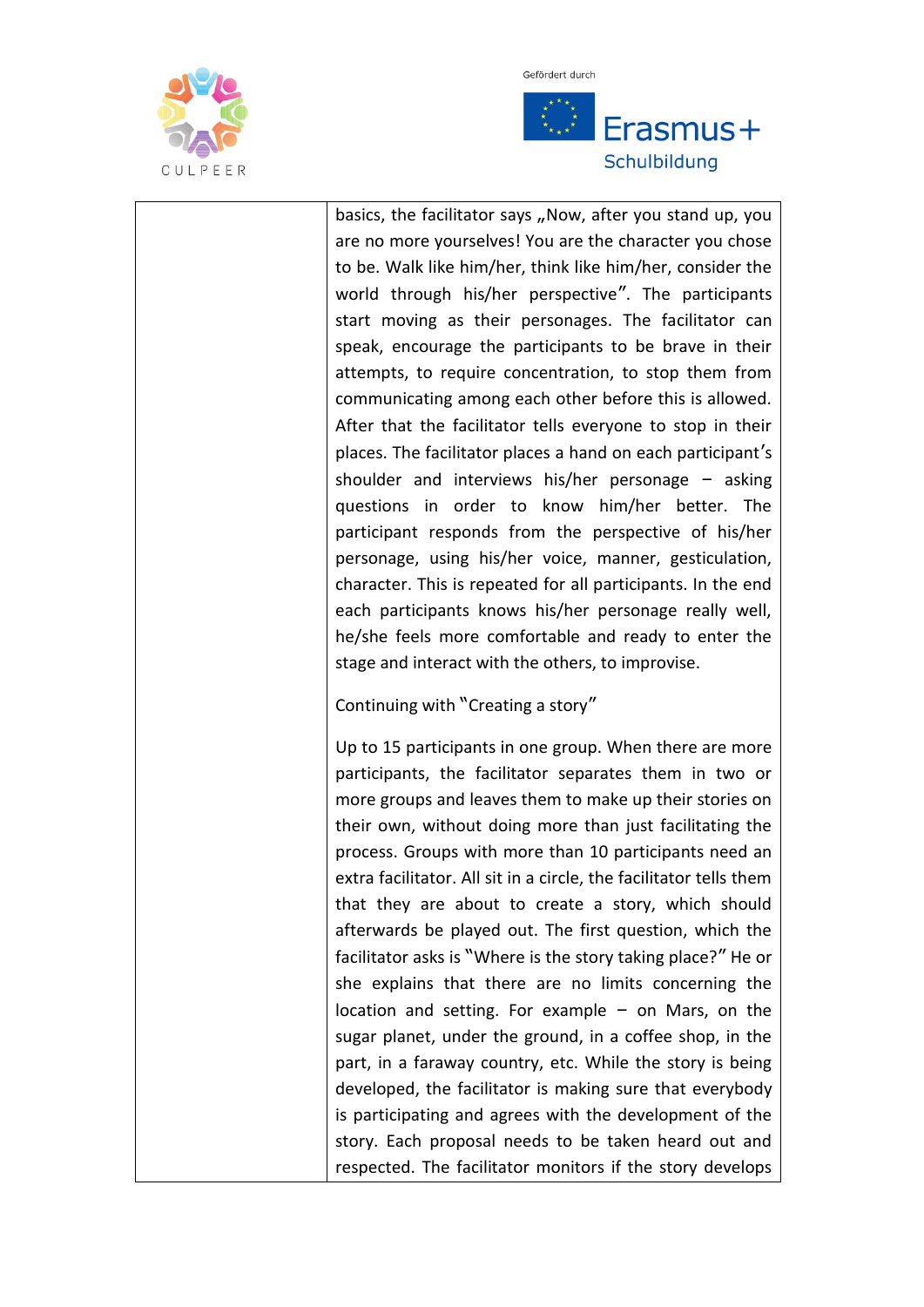





in a logical and consistent way. The facilitator takes the chance to explain certain basic rules for the process of story making.

Closure with "Enactment оf a story and sharing"

Appropriate for larger and smaller groups. When there are more than 10 participants the group should be divided into several smaller ones. The sharing at the end however, involves everyone. When the groups are several, each group has to do the appointed activities while the others are audience. After the story is created, (see "Creating a story") the facilitator says: "Now create your space – where is the stage, where is the audience, if there are several different acting locations  $-$  how will you be passing from one to another" and so on. After the actors create their environment, the facilitator asks them to go through the main points of the story and what takes place after what, but now with their bodies. When everyone is all set and prepared, the facilitator invites them to improvise, to enjoy themselves and to be careful about their partners  $-$  to feel, to hear the partner. When everyone is ready the facilitator gives a go, either verbally or by clapping hands. The facilitator does not interrupt the playout. He or she intervenes only if someone wants to interrupt the story or is disturbed by something. The facilitator is making sure that everyone is concentrated and deeply submerged in the story playing. At the end of each sharing the facilitator can give feedback to the participants concerning their performance, individually, concerning their concentration, collaboration with the others, improvisation, depth of entry in the character, etc. ROLE OF THE TEACHER The teacher should prepare one or several "facilitators" to lead the drama activities – provide Reading materials, videos of drama lessons, etc. When necessary, the

teacher can involve a professional actor or actors to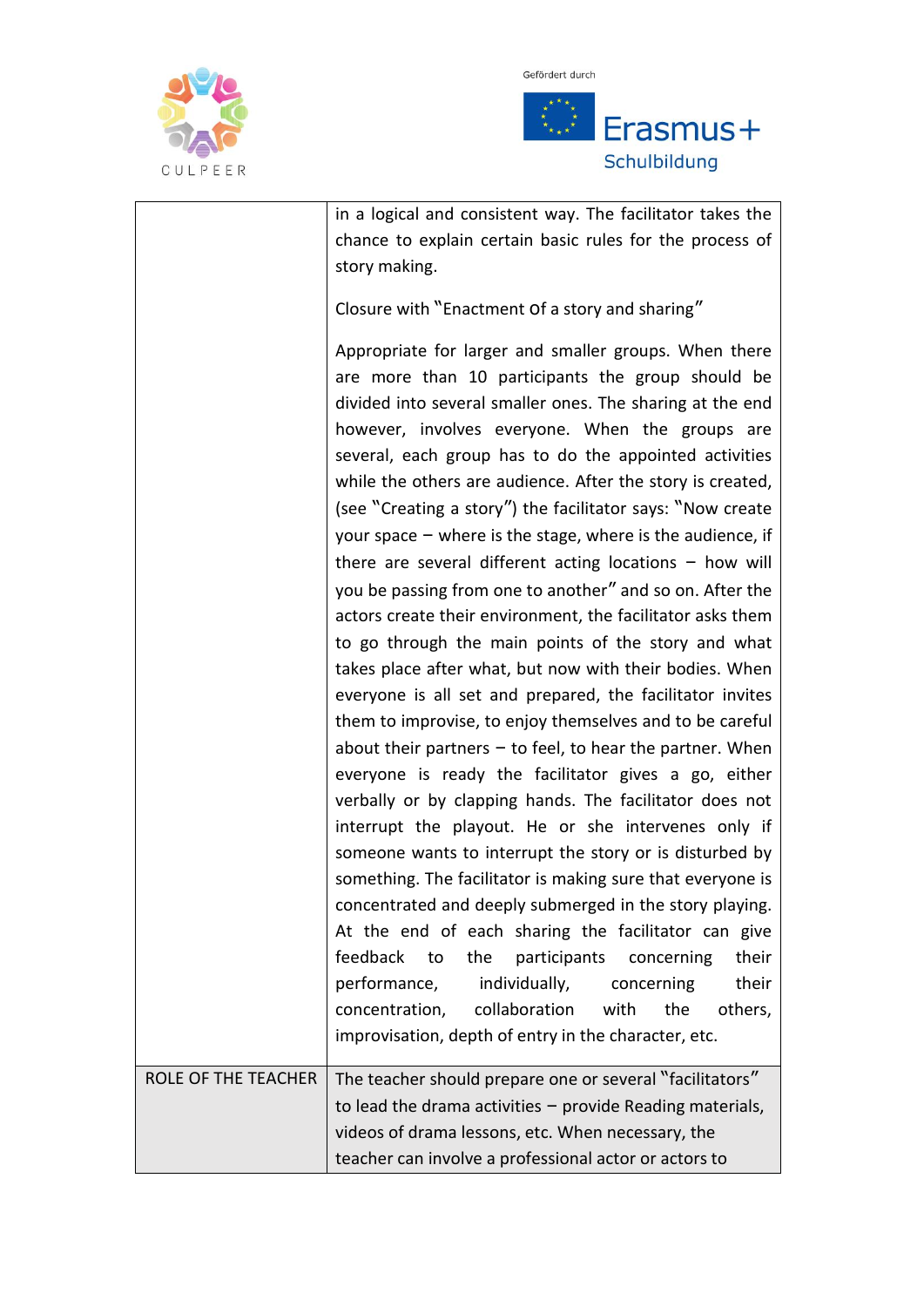





|                             | guide and prepare the students, who are to become                                                                                                                                                                                                                                                                  |
|-----------------------------|--------------------------------------------------------------------------------------------------------------------------------------------------------------------------------------------------------------------------------------------------------------------------------------------------------------------|
|                             | facilitators of drama workshops.                                                                                                                                                                                                                                                                                   |
| <b>POSSIBLE RISKS &amp;</b> | <b>IMPORTANT: the facilitator should not allow evaluations</b>                                                                                                                                                                                                                                                     |
| <b>HOW TO HANDLE</b>        | or criticism. He or she should encourage the participants                                                                                                                                                                                                                                                          |
| <b>THEM</b>                 | to only share their FEELINGS when it comes to.                                                                                                                                                                                                                                                                     |
| <b>FEEDBACK TOOL</b>        | How did you feel being your personage? If you changed                                                                                                                                                                                                                                                              |
|                             | personages today, which one did you like best? Why?                                                                                                                                                                                                                                                                |
|                             | Have you noticed that when facing certain issues, taking                                                                                                                                                                                                                                                           |
|                             | on the personage of someone you look up to, who would                                                                                                                                                                                                                                                              |
|                             | deal with the issues confidently, certainly makes you a                                                                                                                                                                                                                                                            |
|                             | confident and more decisive person?                                                                                                                                                                                                                                                                                |
|                             | How did you feel being your personage within the story?<br>Did you fit well? Do you feel that something should have<br>been changed in the story line? If you changed<br>personages today, which one did you like best? Why?<br>How would you evaluate your interaction with the other<br>characters in the story? |
|                             | After the playing of the story there can be sharing in a                                                                                                                                                                                                                                                           |
|                             | $circle$ – the facilitator asks two questions "How did you                                                                                                                                                                                                                                                         |
|                             | feel in your role $-$ where are the similarities and the                                                                                                                                                                                                                                                           |
|                             | differences with your own character?" and "How did you                                                                                                                                                                                                                                                             |
|                             | feel during the playing that just took place, in this story?                                                                                                                                                                                                                                                       |
|                             | Was there a situation, which reminded you of some part                                                                                                                                                                                                                                                             |
|                             | of your life?" (if there is more than one group                                                                                                                                                                                                                                                                    |
|                             | participating, there can also be a question "What did you                                                                                                                                                                                                                                                          |
|                             | others'<br>while<br>feel<br>watching<br>the<br>you<br>were                                                                                                                                                                                                                                                         |
|                             | improvisation/s?")                                                                                                                                                                                                                                                                                                 |

| <b>TARGET GROUPS</b> | Suggested for primary school children (6-12 years old) |
|----------------------|--------------------------------------------------------|
| <b>TITLE</b>         | "Green light, red lights" and variants                 |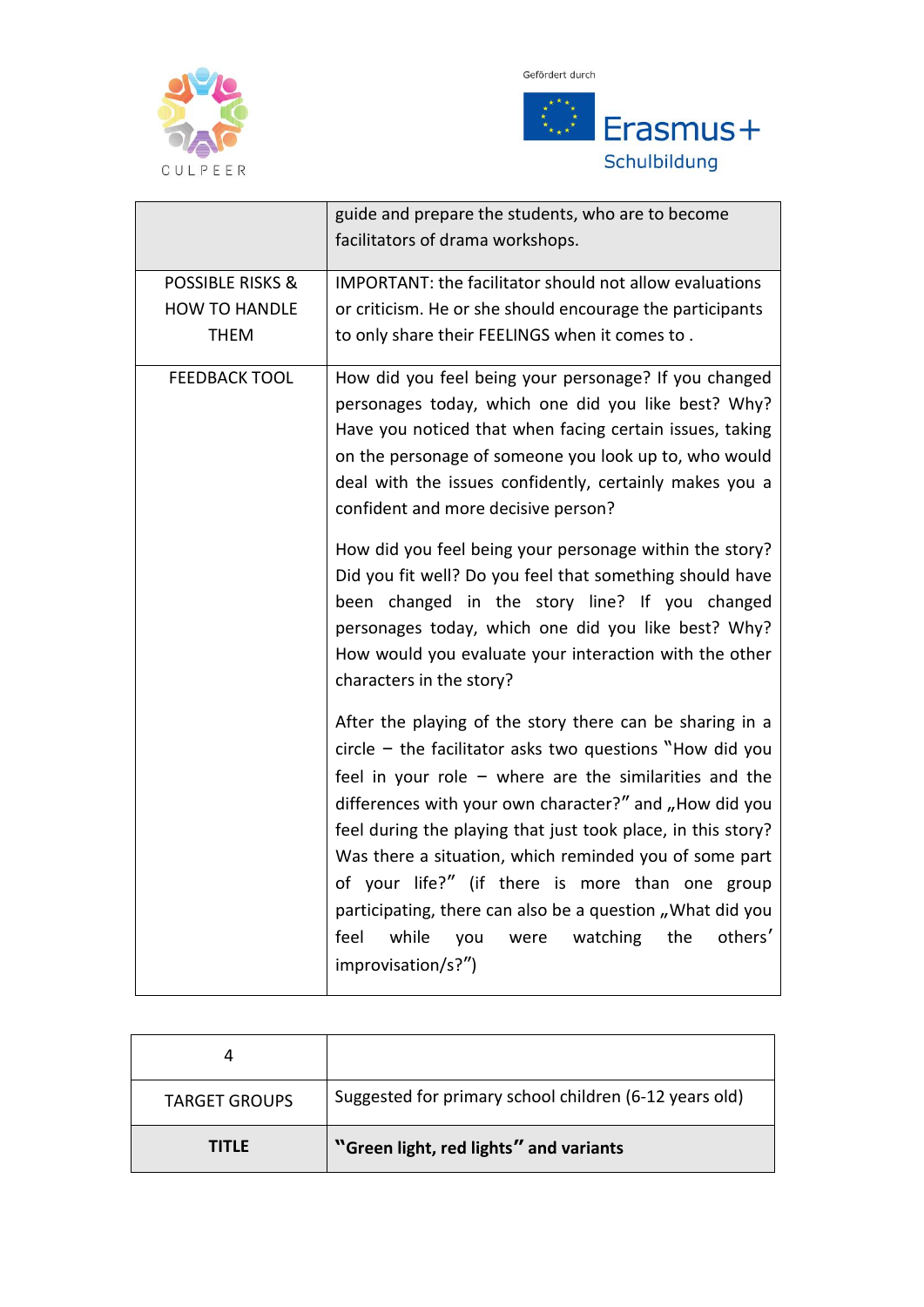

 $\mathbf{r}$ 





۳

| <b>RUNNING TIME</b>        | Around 30 min                                                                                                                                                                                                                                                                                                                                                                                                                                                                                                                                                                                                                                                                                                      |
|----------------------------|--------------------------------------------------------------------------------------------------------------------------------------------------------------------------------------------------------------------------------------------------------------------------------------------------------------------------------------------------------------------------------------------------------------------------------------------------------------------------------------------------------------------------------------------------------------------------------------------------------------------------------------------------------------------------------------------------------------------|
| <b>LEARNING OBJECTIVES</b> | Encouraging students to develop self-control and<br>cognitive flexibility by listening and boosting their<br>mental and physical reactions.                                                                                                                                                                                                                                                                                                                                                                                                                                                                                                                                                                        |
| <b>MATERIALS</b>           | <b>Music</b>                                                                                                                                                                                                                                                                                                                                                                                                                                                                                                                                                                                                                                                                                                       |
| PREPARATION                | No preparation required                                                                                                                                                                                                                                                                                                                                                                                                                                                                                                                                                                                                                                                                                            |
| <b>IMPLEMENTATION</b>      | In the traditional game "Red light, Green light", when a<br>child hears the words "Green light!" he's supposed to<br>move forward. When he hears "Red light!" he must<br>freeze.<br>In this classic form, the game is about following<br>directions. But with a twist, it gets trickier:<br>After the kids have adjusted to the rules, reverse them.<br>Make "Red light!" the cue to go and "Green light!" the<br>cue to stop.<br>Now the game tests a child's ability to go against habit.<br>inhibit<br>his<br>impulses, practicing<br>must<br>what<br>He<br>psychologists call "self-regulation."<br>The game sessions featured the modified version of<br>"Red Light, Green Light" and other games designed to |
|                            | give kids a self-regulation workout:<br>The Freeze game. Kids dance when the music<br>plays and freeze when it stops. Dance quickly for<br>fast-tempo songs, slowly for slow-tempo songs.<br>And then reverse the cues: Fast music = slow<br>dancing. Slow music = fast dancing.<br>Color-matching freeze. In this variant of the<br>freeze game, kids don't just stop dancing when<br>the music stops. First, they find a colored mat<br>and stand on it. Then, before they freeze, they<br>perform a special dance step. There are several,                                                                                                                                                                      |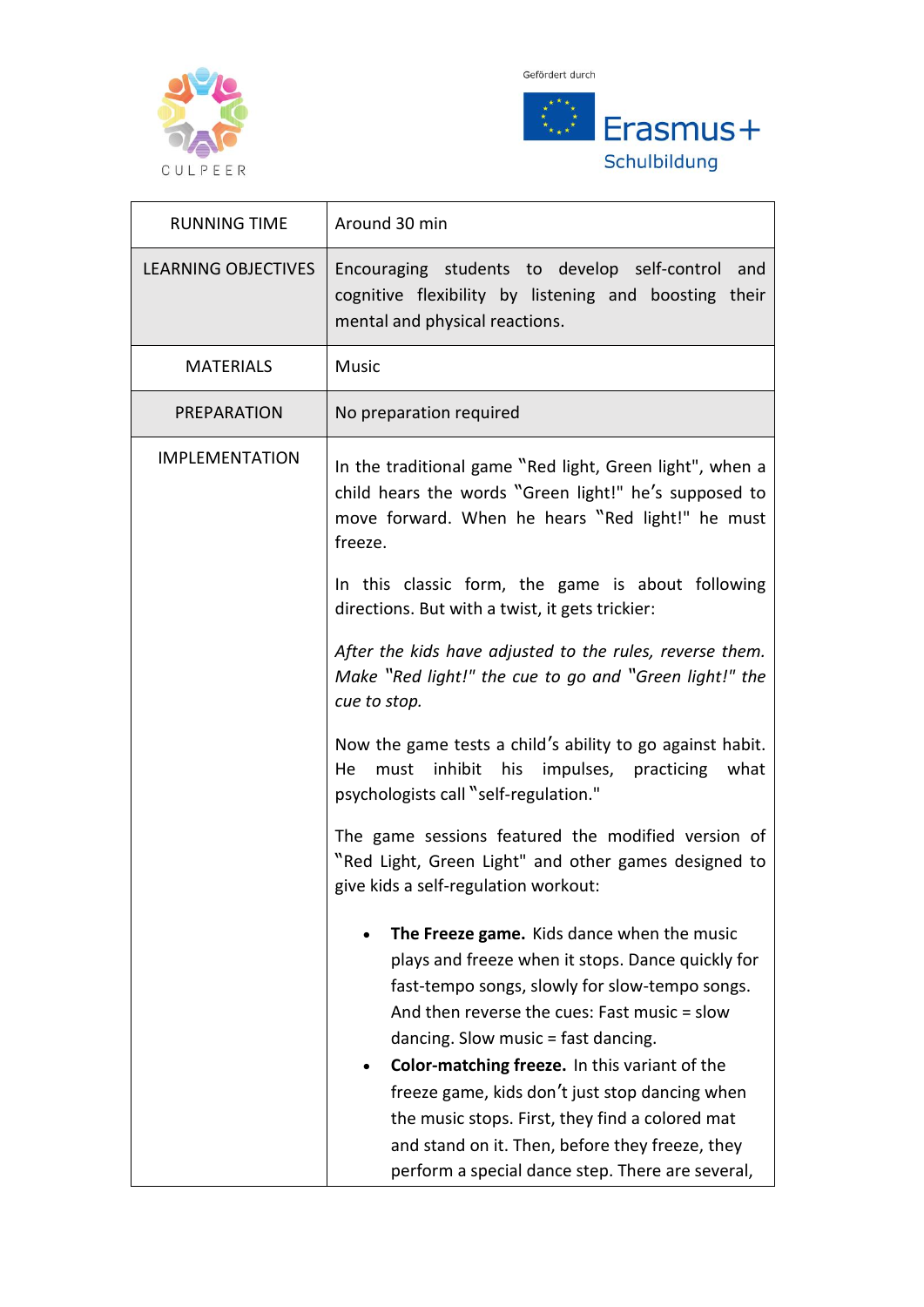





|                                                   | differently-colored mats on the floor, and each<br>color is linked with a different dance step.<br>Conducting an orchestra. Kids play musical<br>instruments (like maracas and bells) whenever an<br>adult waves her baton, increasing their tempo<br>when the baton moves quickly and reducing their<br>tempo when the baton slows down. Then the<br>opposite rules apply (e.g., kids play faster when<br>the baton moves slowly).<br>Drum beats. A teacher tells kids to respond to<br>different drum cues with specific body<br>movements. For example, kids might hop when<br>they hear a fast drum beat and crawl when they<br>hear a slow drum beat. After a time, kids are<br>asked to reverse the cues. |
|---------------------------------------------------|-----------------------------------------------------------------------------------------------------------------------------------------------------------------------------------------------------------------------------------------------------------------------------------------------------------------------------------------------------------------------------------------------------------------------------------------------------------------------------------------------------------------------------------------------------------------------------------------------------------------------------------------------------------------------------------------------------------------|
| <b>ROLE OF THE TEACHER</b>                        | Keeping the fast-tempo exercises and the fun for the<br>participants without judging them (or having others<br>judge) if they make mistakes.                                                                                                                                                                                                                                                                                                                                                                                                                                                                                                                                                                    |
| <b>POSSIBLE RISKS &amp; HOW</b><br>TO HANDLE THEM | No specific risks are envisaged.                                                                                                                                                                                                                                                                                                                                                                                                                                                                                                                                                                                                                                                                                |
| <b>FEEDBACK TOOL</b>                              | This reactions games should be frequent in the academic<br>year - at least once a week for 30 min sessions. Kids who<br>begin the program with above-average self-control may<br>show no improvements, but the story is different for<br>children who are struggling at the beginning. Children<br>who start with low self-regulation scores get better and<br>raise their self-control and self-esteem.                                                                                                                                                                                                                                                                                                        |

| <b>TARGET GROUPS</b> | All                    |
|----------------------|------------------------|
| <b>TITLE</b>         | <b>Matching things</b> |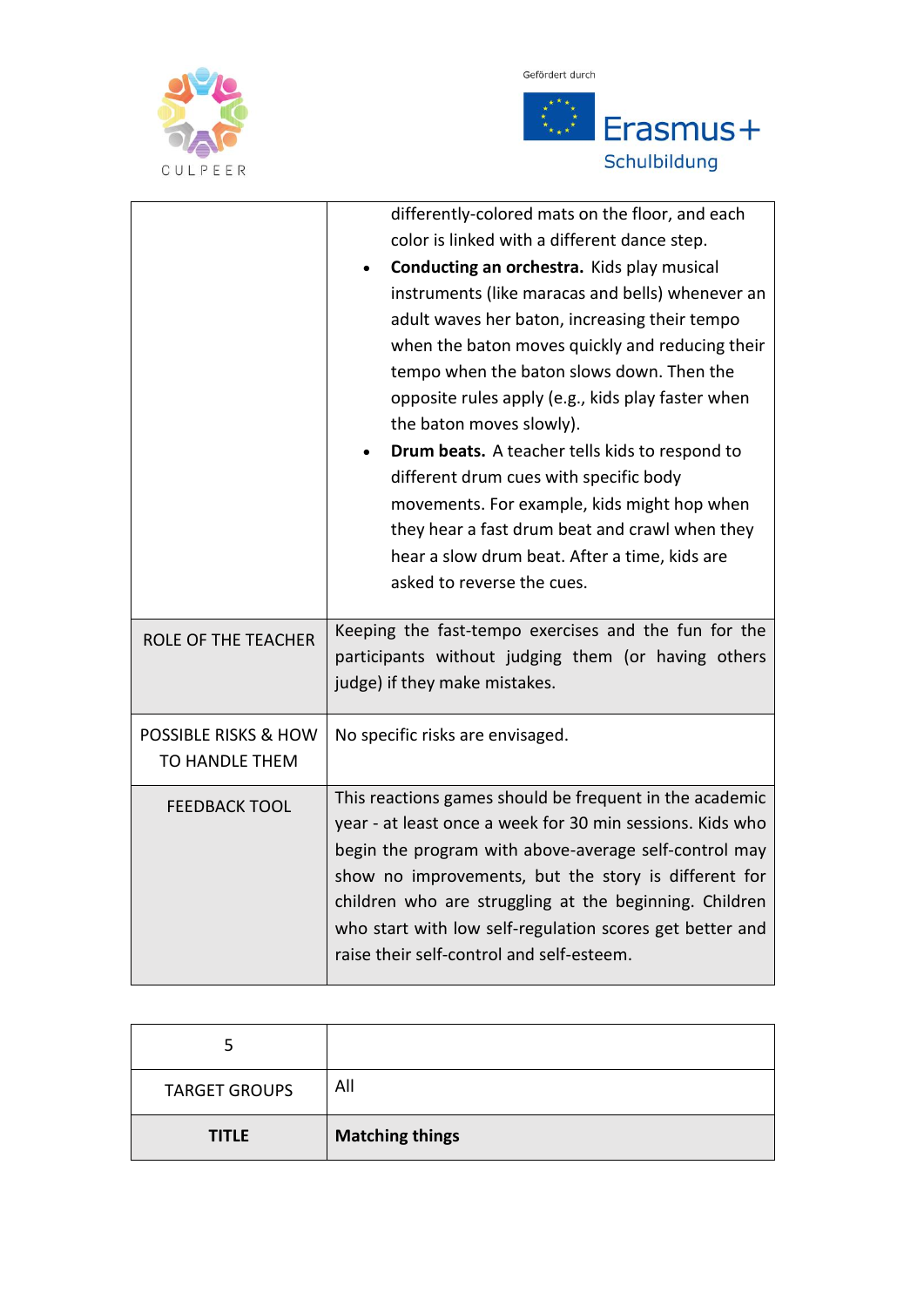





|  | <b>RUNNING TIME</b>        | 10 min                                                                                                                                                                                                                                                                                                                                                                                                                                                                                                                                                                                                                                                                                                                                                                                                                                                                                                                                                       |
|--|----------------------------|--------------------------------------------------------------------------------------------------------------------------------------------------------------------------------------------------------------------------------------------------------------------------------------------------------------------------------------------------------------------------------------------------------------------------------------------------------------------------------------------------------------------------------------------------------------------------------------------------------------------------------------------------------------------------------------------------------------------------------------------------------------------------------------------------------------------------------------------------------------------------------------------------------------------------------------------------------------|
|  | <b>LEARNING OBJECTIVES</b> | Having the participants experience the importance of<br>working in pairs (and teamwork in a broader sense) in a<br>fun but remarkable way.                                                                                                                                                                                                                                                                                                                                                                                                                                                                                                                                                                                                                                                                                                                                                                                                                   |
|  | <b>MATERIALS</b>           | None                                                                                                                                                                                                                                                                                                                                                                                                                                                                                                                                                                                                                                                                                                                                                                                                                                                                                                                                                         |
|  | PREPARATION                | None                                                                                                                                                                                                                                                                                                                                                                                                                                                                                                                                                                                                                                                                                                                                                                                                                                                                                                                                                         |
|  | <b>IMPLEMENTATION</b>      | Introduction: divide the group into pairs who will find an<br>empty spot within the room. The pairs can be either<br>made by the participants or previously by the<br>coordinator.<br>Explanation: the object is based on the representation of<br>several objects/things that match together. One at the<br>time, the facilitator will call out the two matching things<br>and the pairs will have around 10 seconds to<br>perform/represent them with their own body. The pairs<br>will then stay still for few seconds before the facilitator<br>calls out the next two things. Here we present a list of<br>objects/things but you can add or replace new ones:<br>Knife and fork<br>Plate and cup<br>Pen and paper<br><b>Bread and butter</b><br>Plug and socket<br>House and builder<br>Student and teacher<br>Fire and Ice<br><b>Batman and Joker</b><br>Horse and chariot<br>Empty and full<br>Key and lock<br>Light and darkness<br>Tarzan and Jane |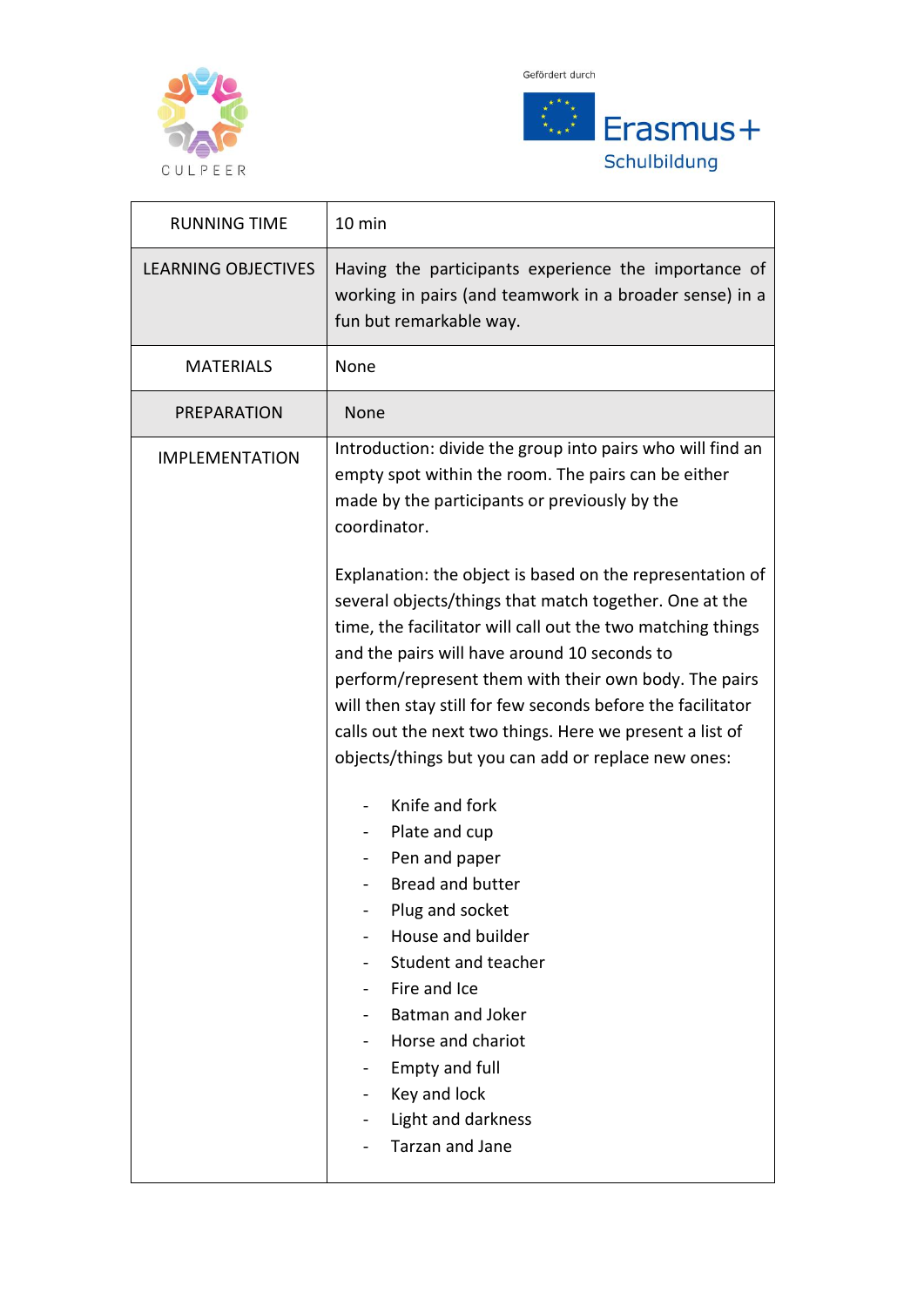





| <b>ROLE OF THE TEACHER</b>                        | Calling out the matching things and let the pairs find<br>their positions but still respecting the fast tempo of the<br>exercise.                                                                                                                             |
|---------------------------------------------------|---------------------------------------------------------------------------------------------------------------------------------------------------------------------------------------------------------------------------------------------------------------|
| <b>POSSIBLE RISKS &amp; HOW</b><br>TO HANDLE THEM | The pairs might not be reacting promptly at the<br>beginning. Give them the time but counting slower<br>accordingly with their pace. Their reactions will improve<br>by looking at the other pairs performing, getting then<br>ideas and the grit to try out. |
| <b>FEEDBACK TOOL</b>                              | Laughs and sharing is the best feedback tool.                                                                                                                                                                                                                 |

| 6                          |                                                                                                                                                                                                                                                                                                                                                                                                           |
|----------------------------|-----------------------------------------------------------------------------------------------------------------------------------------------------------------------------------------------------------------------------------------------------------------------------------------------------------------------------------------------------------------------------------------------------------|
| <b>TARGET GROUPS</b>       | From 10 years all and over                                                                                                                                                                                                                                                                                                                                                                                |
| <b>TITLE</b>               | <b>Collaborative drawings</b>                                                                                                                                                                                                                                                                                                                                                                             |
| <b>RUNNING TIME</b>        | 15-30 min                                                                                                                                                                                                                                                                                                                                                                                                 |
| <b>LEARNING OBJECTIVES</b> | Combining the artistic talents in the group class together<br>to create the ultimate drawings of the students and to<br>foster the joy of working together for a common purpose.                                                                                                                                                                                                                          |
| <b>MATERIALS</b>           | Chairs, A3 papers and markers of different colors for all<br>participants, plus a timer.                                                                                                                                                                                                                                                                                                                  |
| <b>PREPARATION</b>         | Dispose the chairs in two circles: a small one (inner<br>circle) in the centre and a bigger one (outer circle)<br>around it. The number of chairs must be the same in<br>both cirices and depends on the number of participants.<br>One chair per participant. Minimu number is 6 people<br>but there is no maximum amount preferred. If groups<br>get unmanageable, subdivide into smaller sized groups. |
| <b>IMPLEMENTATION</b>      | Each participant sit on a chair. Some of them will be<br>sitting in the inner circle, some others in the outer one.<br>At the end, every participant of the inner circle will face                                                                                                                                                                                                                        |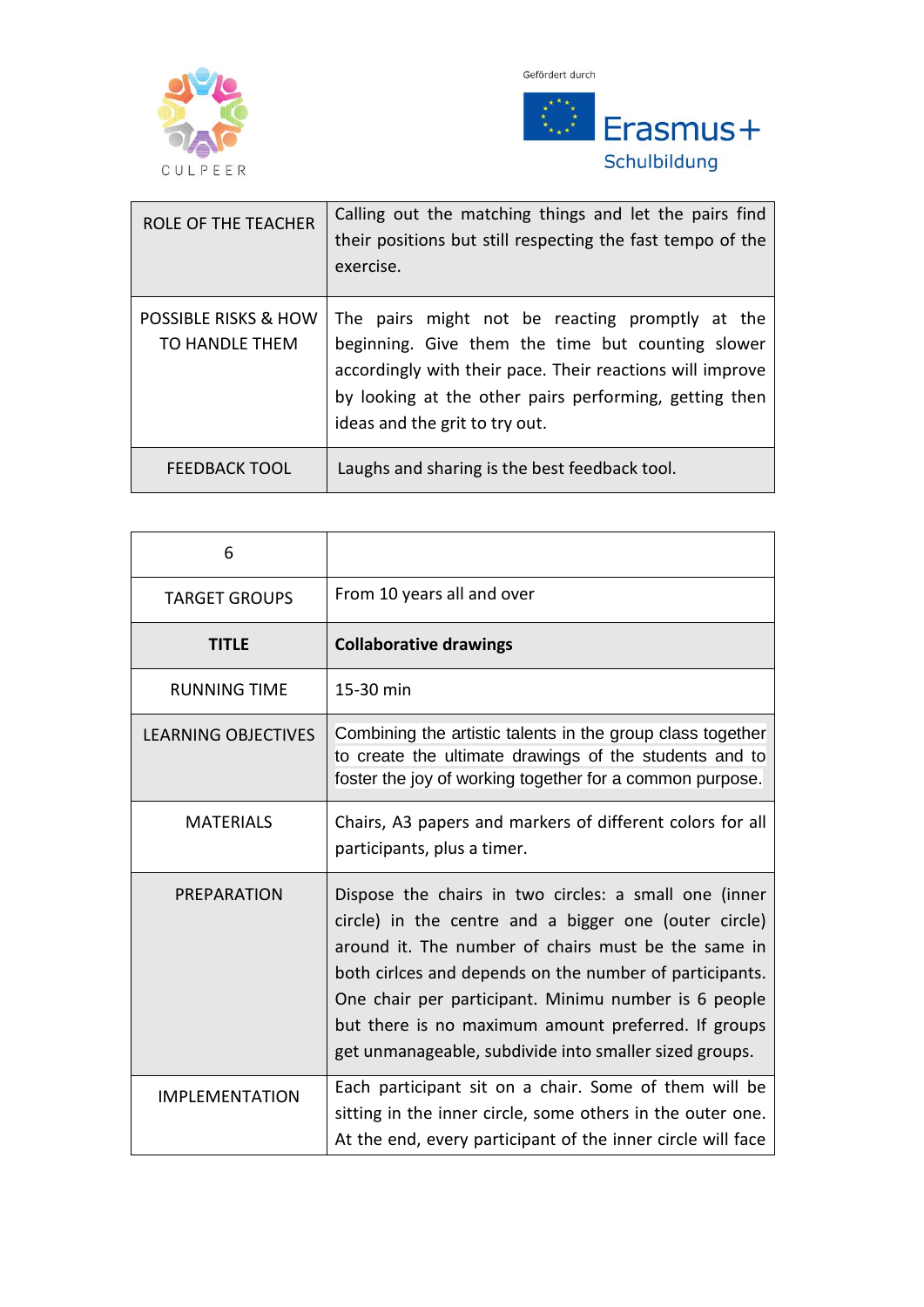





|                                                   | someone from the outer circle.                                                                                                                                                                                                                                                                                                                                                                                                                                                                                                                                                                                                                                                                                                                                                                          |
|---------------------------------------------------|---------------------------------------------------------------------------------------------------------------------------------------------------------------------------------------------------------------------------------------------------------------------------------------------------------------------------------------------------------------------------------------------------------------------------------------------------------------------------------------------------------------------------------------------------------------------------------------------------------------------------------------------------------------------------------------------------------------------------------------------------------------------------------------------------------|
|                                                   | Give a paper and a colored marker to all participants<br>from the outer circle. When the time starts, they will<br>have 30 seconds to start drawing the face of the person<br>in front (correponding participant in the inner circle).<br>After 30 seconds the facilitatior gives a sign and all<br>participants from the outer circle stand up, leave the<br>paper on the chair and move to the left with their<br>marker to sit in the following chair to continue the<br>drawing left from the previous person. Every round is of<br>30 seconds. The exercise ends when the participants<br>from the outer circle meet again with their initial model<br>and write down the name of the model on the paper.<br>Repeat the exercise once again but swopping the<br>participants from the two circles. |
|                                                   | At the end of the two phases, ask the participants to<br>take all the drawings and show them to all.                                                                                                                                                                                                                                                                                                                                                                                                                                                                                                                                                                                                                                                                                                    |
| <b>ROLE OF THE TEACHER</b>                        | Keeping the time and giving a sign (a bell, a call, )<br>every 30 seconds. Remind the participants that there is<br>no right or wrong way to drawing. You may want to<br>propose them to keep their drawn faces and hang them<br>on the door of their room.                                                                                                                                                                                                                                                                                                                                                                                                                                                                                                                                             |
| <b>POSSIBLE RISKS &amp; HOW</b><br>TO HANDLE THEM | No risks. If someone does not have the reaction to<br>continue the drawing, the following person will step in<br>and continue it.                                                                                                                                                                                                                                                                                                                                                                                                                                                                                                                                                                                                                                                                       |
| <b>FEEDBACK TOOL</b>                              | This game should be used as a fun teambuilding. There<br>is no way to win or lose the game. The main feedback is<br>the fun.                                                                                                                                                                                                                                                                                                                                                                                                                                                                                                                                                                                                                                                                            |

| <b>TARGET GROUPS</b> | Best played with smaller groups, but there can be more |
|----------------------|--------------------------------------------------------|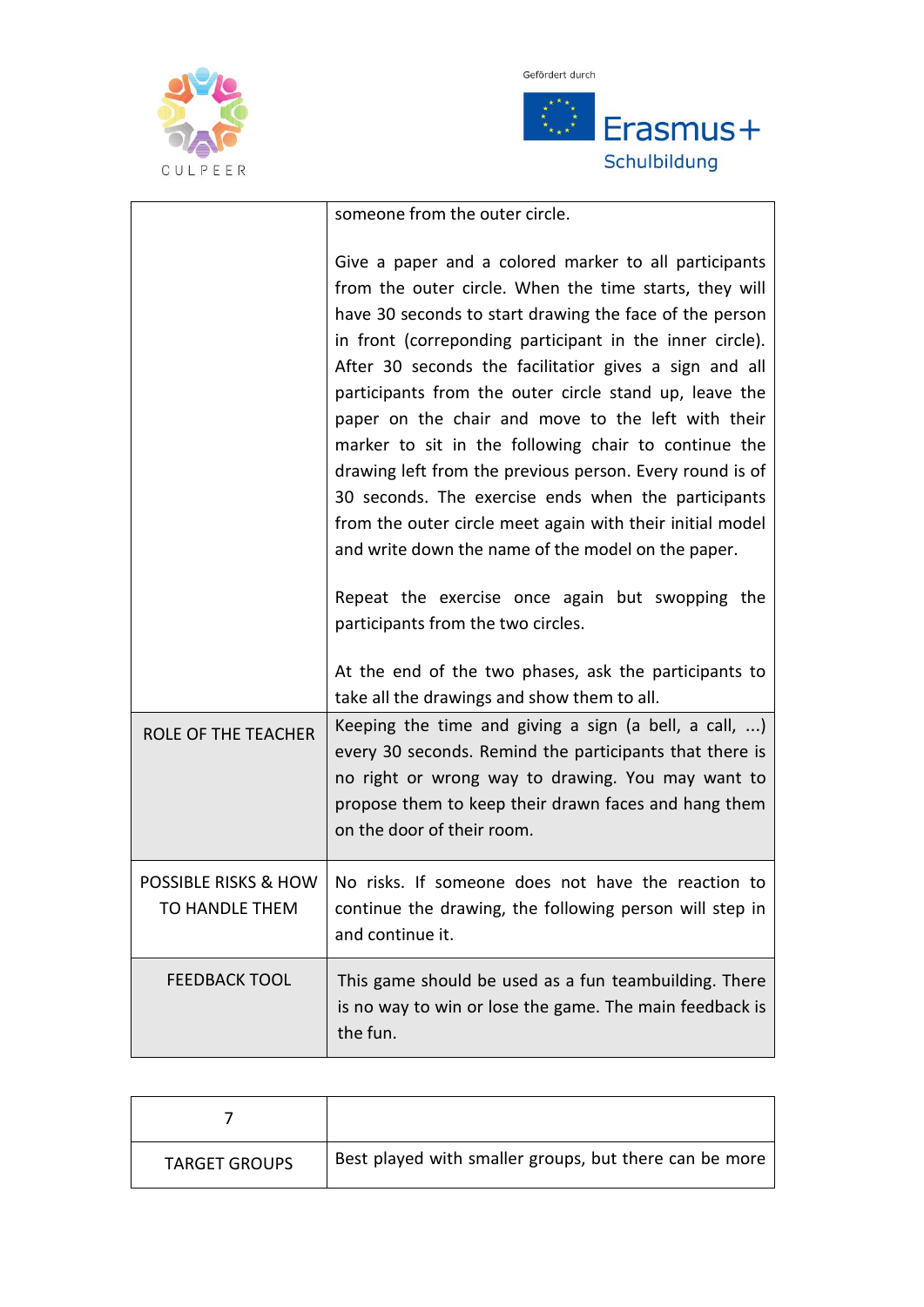





|                            | than two groups playing at a time to increase the<br>competition. Players of all ages will love this hands-on<br>game.                                                                                                                                                                                                                                                                                                                                                                                                                                                                          |
|----------------------------|-------------------------------------------------------------------------------------------------------------------------------------------------------------------------------------------------------------------------------------------------------------------------------------------------------------------------------------------------------------------------------------------------------------------------------------------------------------------------------------------------------------------------------------------------------------------------------------------------|
| <b>TITLE</b>               | <b>Team Architect</b>                                                                                                                                                                                                                                                                                                                                                                                                                                                                                                                                                                           |
| <b>RUNNING TIME</b>        | $10 \text{ min}$                                                                                                                                                                                                                                                                                                                                                                                                                                                                                                                                                                                |
| <b>LEARNING OBJECTIVES</b> | Team Architect is a game that requires both speed and<br>precision. It is a great way for players to unleash their<br>creativity and work together towards a common goal.<br>Team Architect is often played for team building or<br>icebreaker purposes, but is entertaining enough to be<br>played in any scenario.                                                                                                                                                                                                                                                                            |
| <b>MATERIALS</b>           | A timer—cell phone, egg timer, clock— is required and<br>one person should be the designated timer to set<br>reminders and countdowns.                                                                                                                                                                                                                                                                                                                                                                                                                                                          |
|                            | Decide on the materials to be used in the game. They<br>can be preselected or the players can just make use out<br>of what objects are in the room.                                                                                                                                                                                                                                                                                                                                                                                                                                             |
|                            | For example, if you are playing this in an office, teams<br>can use paper clips, tape, staplers, or any other objects<br>found nearby.                                                                                                                                                                                                                                                                                                                                                                                                                                                          |
| PREPARATION                | None                                                                                                                                                                                                                                                                                                                                                                                                                                                                                                                                                                                            |
| <b>IMPLEMENTATION</b>      | Team Architect simply requires each team to build<br>something with a small amount of random materials.<br>These materials aren't usually useful and it's not always<br>clear how they can be used, which is why players have<br>to get creative. For example, each team could be given<br>Popsicle sticks and duct tape with the requirement to<br>build a bridge that would hold a heavy book. Another<br>example is giving each team string and newspaper, so<br>they can make an egg support. The team's creation must<br>be able to support an egg when dropped from a specific<br>height. |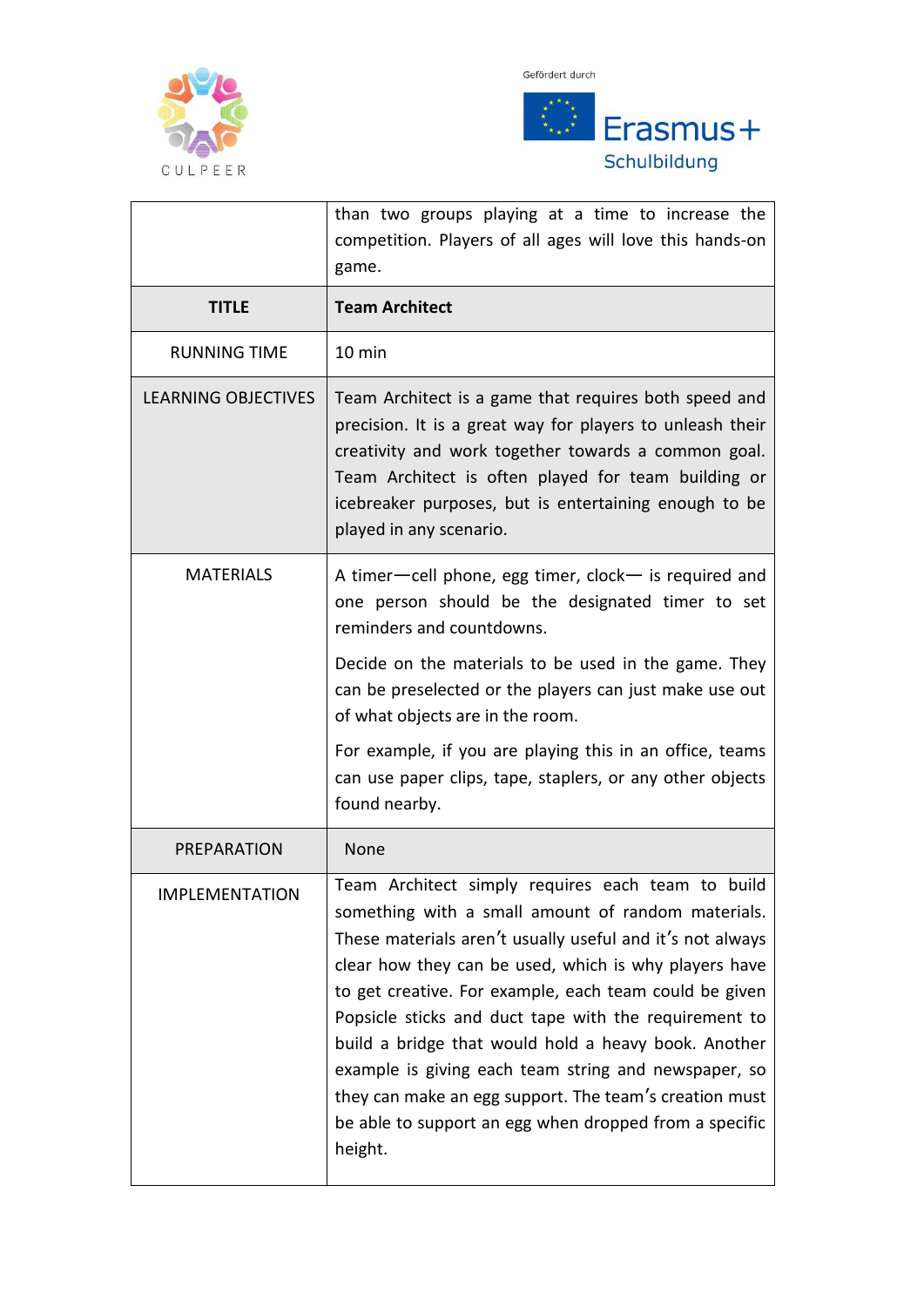





| Choose a designated area to play—inside or outside.<br>Sort out your groups $-$ you can either have two small to<br>medium-sized groups or multiple-three or four-small<br>groups. Assign a designated timer and the amount of<br>time for the teams to craft their design. Decide what<br>each team will be building and what materials they can<br>use. |
|-----------------------------------------------------------------------------------------------------------------------------------------------------------------------------------------------------------------------------------------------------------------------------------------------------------------------------------------------------------|
| For example, you will be building a tower out of<br>marshmallows and toothpicks.                                                                                                                                                                                                                                                                          |
| Set the timer and let the teams begin!                                                                                                                                                                                                                                                                                                                    |
| The first team who finishes or who has the better design<br>that will be tested after the game can either determine<br>the ending.                                                                                                                                                                                                                        |
| If testing the design, such as the egg drop example<br>mentioned above, then the team who successfully<br>protects the egg during the drop would win.                                                                                                                                                                                                     |
|                                                                                                                                                                                                                                                                                                                                                           |
| <b>Game Variations:</b>                                                                                                                                                                                                                                                                                                                                   |
| The overall goal can be adjusted, so teams can build a<br>object-like<br>fort,<br>build<br>certain<br>something<br>a<br>functional-like a chair, or simply build the tallest<br>building.                                                                                                                                                                 |
| If playing outside, players can use natural objects like<br>branches, leaves, or sand to build their creations.                                                                                                                                                                                                                                           |
| Provide<br>shorter<br>amount of time<br>a<br>to<br>increase<br>competitiveness.                                                                                                                                                                                                                                                                           |
| Teams could also be blindfolded during play for a real<br>challenge while building or perhaps only use one hand                                                                                                                                                                                                                                           |